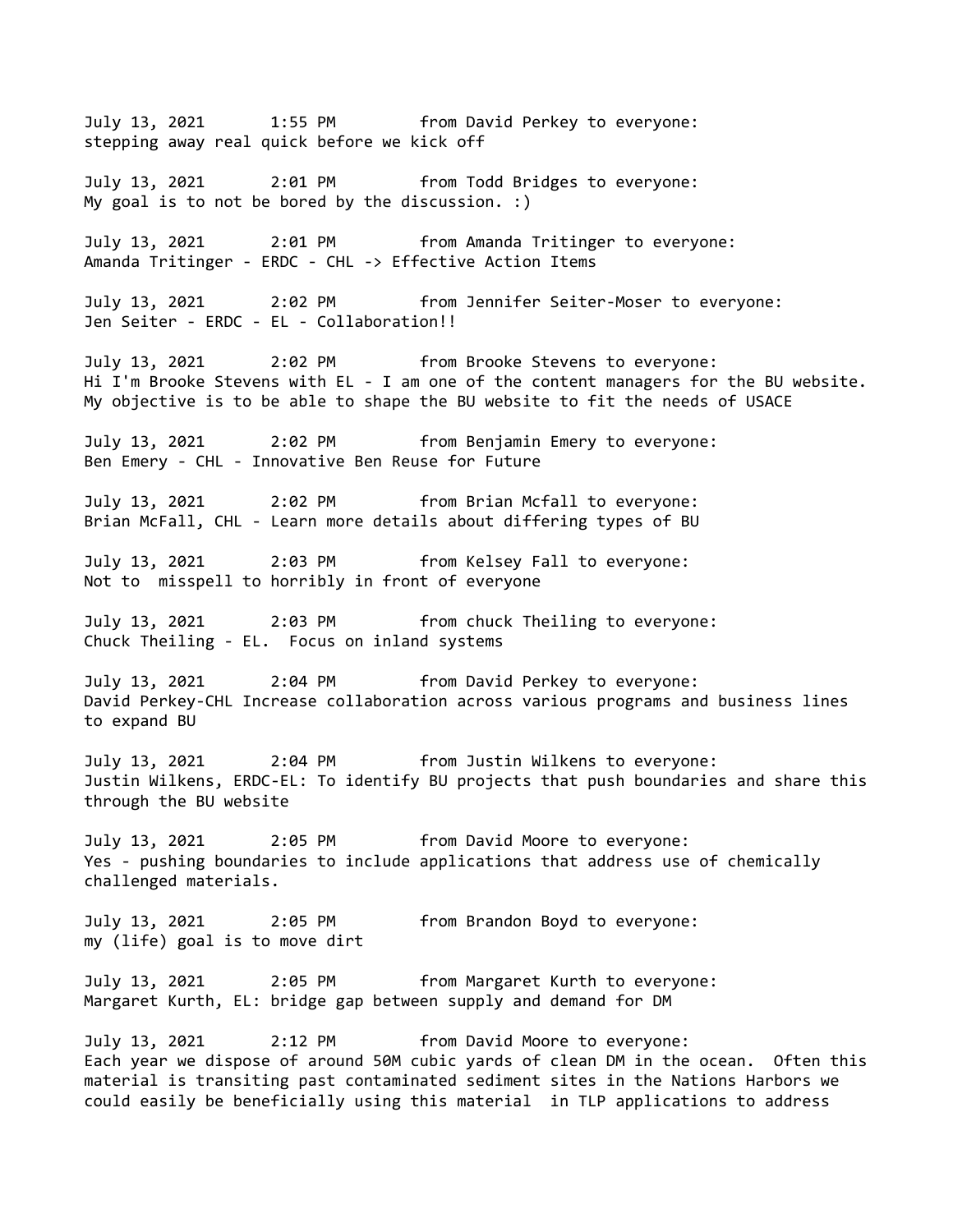these sites, but USACE Policy and our lawyers often stand in the way.

July 13, 2021 2:37 PM from Todd Bridges to everyone: One of the key needs is to develop "straightforward" and implementable approaches for capturing the benefits value acheived through BU. Ecosystem system services provides some approaches, but again, the methods must be 'simple' to use.

July 13, 2021 2:37 PM from Jennifer Seiter-Moser to everyone: 100% agree

July 13, 2021 2:38 PM from Danielle Tarpley to everyone: Definitions of BU

July 13, 2021 2:39 PM from Brandon Boyd to everyone: BU = using dredged sediment to achieve additional benefits beyond the purposes related to its removal, including other economic, environmental, or social benefits.

July 13, 2021 2:39 PM from David Moore to everyone: results in some net quantifiable benefit

July 13, 2021 2:42 PM from Todd Bridges to everyone: I think there would be value in producing a short TN on the history of the definitions of BU that have been used and the evolution of BU practice, to include everything between strategic placement to location-specific placement (e.g., to create wetlands). Both USACE, states, regualtors, resource agenices must evolve their perspectives and concepts.

July 13, 2021 2:42 PM from Jacob Berkowitz to everyone: need to identify BOTH the environmental AND engineering benefits of BU. ENVR = habitat, nutrient cycling, energy dissipation. ENG = reduced storm surge, nav channel maintenance, shoreline stabilization

July 13, 2021 2:42 PM from David Moore to everyone: things we don't normally count as a benefit (e.g., using contaminated material capped with clean material to fill anoxic borrow pits to restore elevation and productive benthic habitat.)

July 13, 2021 2:42 PM from chuck Theiling to everyone: Upper Mississippi River Restoration calls it BU and uses up to 500,000 cy is a single restoration project. it facilitates offload of temporary storage sites.

July 13, 2021 2:43 PM from Todd Bridges to everyone: AND social benefits beyond economic/engineering benefits.

July 13, 2021 2:44 PM from Benjamin Emery to everyone: How do we define the difference between "in-channel disposal" and "in channel beneficial reuse"?

July 13, 2021 2:44 PM from Brandon Boyd to everyone: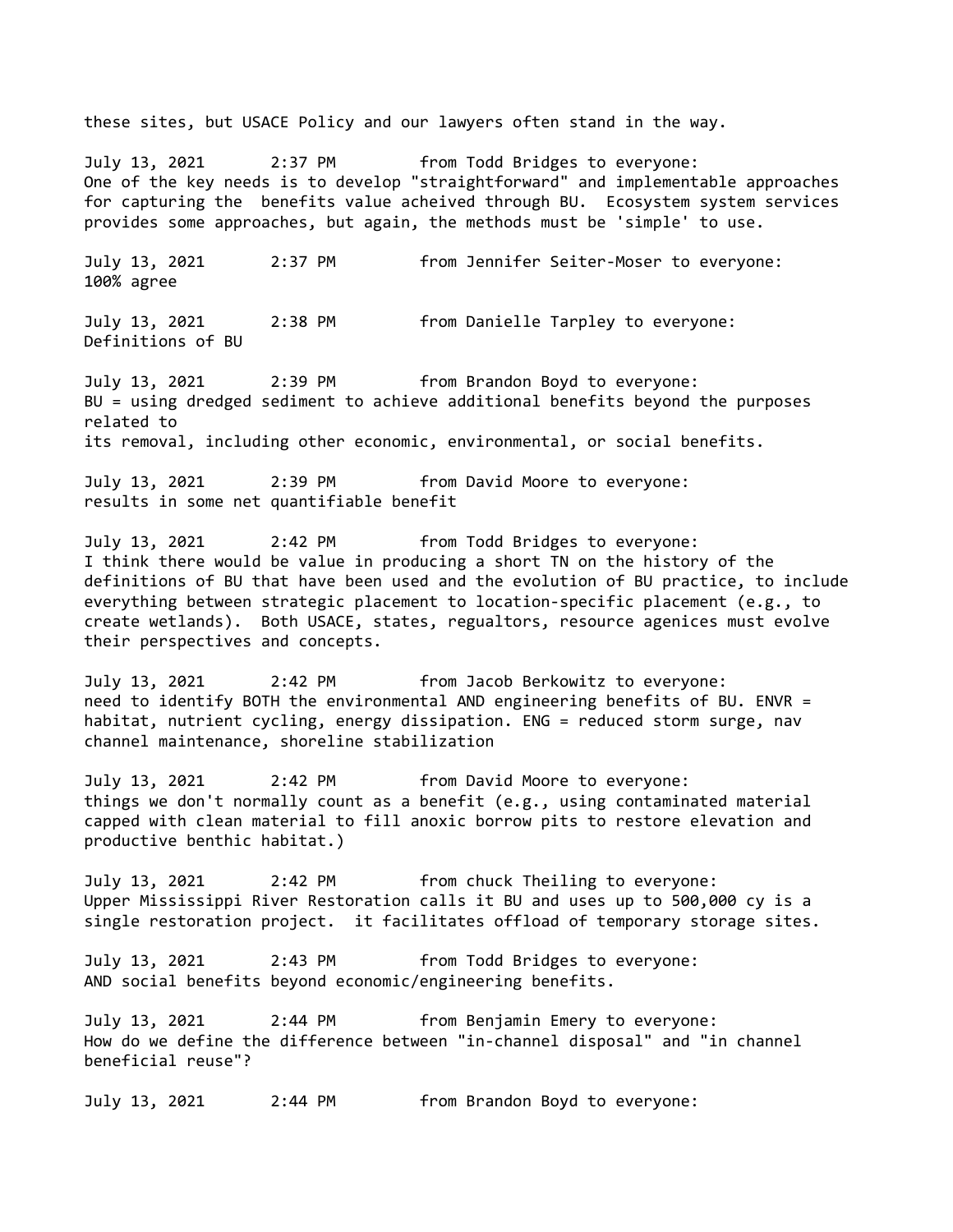I heard lots of discussion on removing sediment from the "system" is not beneficial. But depends on the "system"...

July 13, 2021 2:44 PM from Brooke Stevens to everyone: I agree - getting the public behind BU has the potential to help incrase the total amount of sediment that is used benfifically

July 13, 2021 2:45 PM from Jacob Berkowitz to everyone: @Todd - I agree, the social and recreational benefits have value, and raises the profile, and even allows us to address environmental justice issues

July 13, 2021 2:45 PM from Todd Bridges to everyone: We need a typology to help organize the categories of BU: in water vs out of water, use for land enhancement vs. construction material.

July 13, 2021 2:46 PM from Brandon Boyd to everyone: Jacob, got best paper for that!

July 13, 2021 2:47 PM from Todd Bridges to everyone: Part of the value of the factsheets and case studies is to develop patterns, examples, models (generally) for how to create narratives and arguments about the benefits produced through a BU application. This growing library will itself be a lever to help move people and organizations to new ideas and approaches.

July 13, 2021 2:50 PM from Justin Wilkens to everyone: It's one thing to restore. But if we 'create' something that did not exist before, the public could potentially look at it like the USACE is getting really creative at justifying disposal. The definition could include restore, create, and use

July 13, 2021 2:50 PM from Danielle Tarpley to everyone: Different Types of BU

July 13, 2021 2:51 PM from Kelsey Fall to everyone: Feel free to use annotation and highlight types of BU You do. It will be fun to see what everyone is doing and where we can grow?

July 13, 2021 2:52 PM from Todd Bridges to everyone: A nuiance would be to look across many different BU definitions that are out there and identify the common space among them. Then make the obvious argument that there is no "one definition to rule them all". The important point is to recognize the evolution and progress underway.

July 13, 2021 2:52 PM from Jacob Berkowitz to everyone: @Todd - that is how we develoed the TLP defintion, with input from the practitioners July 13, 2021 2:53 PM from Jacob Berkowitz to everyone: @ David/Chuck - one of our recent products on assessment of historic DM placement sites can be found here: https://www.westerndredging.org/phocadownload/2021\_Virtual/Proceedings/2021%20Dredgi ng%20Summit%20and%20Expo%20Proceedings.pdf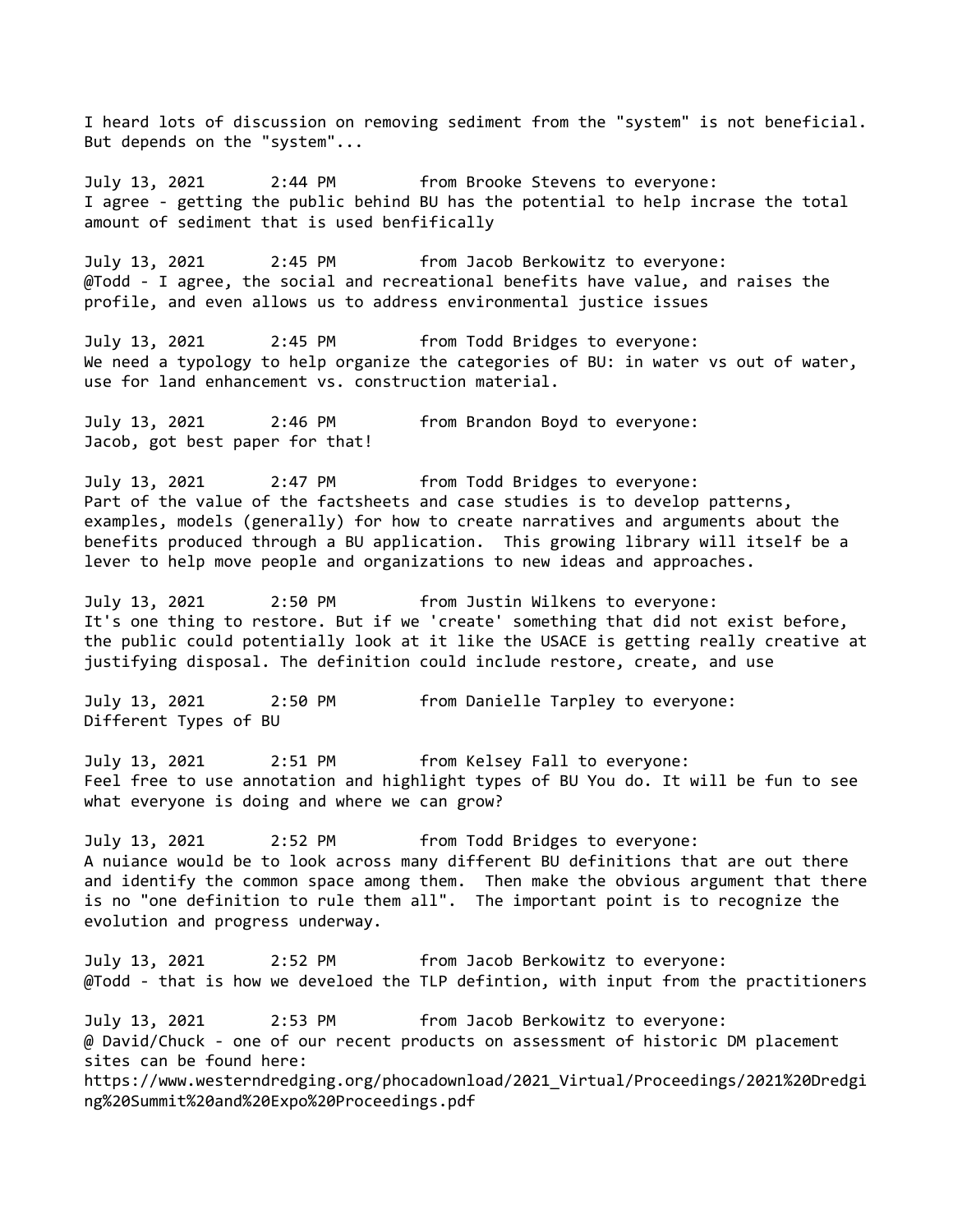July 13, 2021 2:53 PM from Benjamin Emery to everyone: One "Non-Standard Estate" that has been approved is the Southport facility. The facility takes dredged material from USACE (Clean Sand) and mixes it with different soil gradations to create a product that they can use for various applications. I personally think that is definetly a beneficial use, though many I have discussed with do not.. July 13, 2021 2:54 PM from David Moore to everyone: Obstacle - percieved liability by USACE Counsel July 13, 2021 2:56 PM from Benjamin Emery to everyone: Levers for BU - Stakeholder and partner engagement, early and often July 13, 2021 2:57 PM from Jacob Berkowitz to everyone: Challenges = cost, regs, risk aversion, short term thinking, linking disperate projects to achieve regional/ecosystem long-term goals July 13, 2021 2:57 PM from David Moore to everyone: Lever - pilots to demo to nay sayers July 13, 2021 2:57 PM from Brandon Boyd to everyone: obstacle - overly conservative contamination thresholds July 13, 2021 2:57 PM from Brandon Boyd to everyone: lever - Interagency working groups July 13, 2021 2:58 PM from Benjamin Emery to everyone: Obstacles to BU - Real Estate/Council, wanting to track material "cradle to grave" July 13, 2021 2:58 PM from Brandon Boyd to everyone: lever - supportive legislation/ congressional language July 13, 2021 2:58 PM from Jacob Berkowitz to everyone: Lever - early engagement with ERDC (and other stakeholders) July 13, 2021 2:58 PM from Brandon Boyd to everyone: obstacle - commnuication; lever - communication July 13, 2021 2:59 PM from Margaret Kurth to everyone: A little late to the discussion but this just occured to me. BU = strategic coordination of dredge material supply and ecological engineering needs. July 13, 2021 3:00 PM from chuck Theiling to everyone: obstacle - District interest and capacity. Some are easy to work with, others more challenging. July 13, 2021 3:02 PM from Brian Mcfall to everyone: Obstacle: There's a need for clear and understable requirements for material to be used for different types of habitat restoration.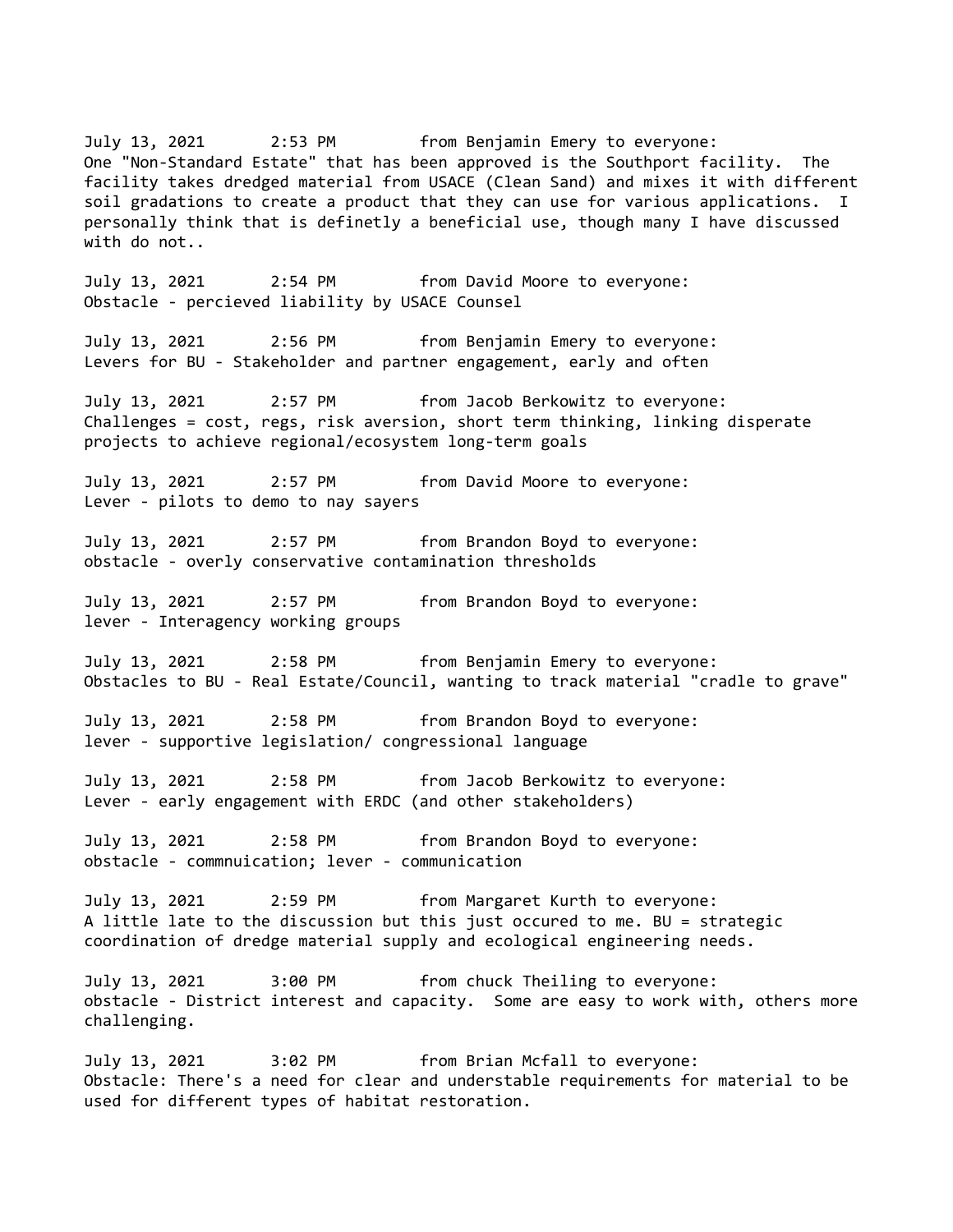July 13, 2021 3:02 PM from Justin Wilkens to everyone: Some areas have not identified beneficial use options or there are none nearby July 13, 2021 3:03 PM from Todd Bridges to everyone: The ERDC BU community needs effective ways for sharing information about ongoing research and demonstration projects across our community to facilitate self-assembled collaboration rather than top-down directed collaboration. July 13, 2021 3:04 PM from Katie Brutsché to everyone: @Todd agree- I think we could do an overhaul of the BU Website that already exists July 13, 2021 3:04 PM from Katie Brutsché to everyone: We could also make a Teams site if we don't want everything to be public July 13, 2021 3:05 PM from Brooke Stevens to everyone: @Todd and Katire - one of the things Justin and I want to get out of this workshop is how we can help modify the BU website to fit our needs. July 13, 2021 3:05 PM from Katie Brutsché to everyone: We also should probably work with CCO or something to create some pretty graphics for us for distribution July 13, 2021 3:05 PM from Katie Brutsché to everyone: Great Brooke and Justin! July 13, 2021 3:06 PM from Brooke Stevens to everyone: Katie I have a note to follow up with you and Todd about distribution graphics July 13, 2021 3:06 PM from Katie Brutsché to everyone: Sounds good! July 13, 2021 3:06 PM from Justin Wilkens to everyone: levers: climate change and rising sea levels should be a consideration for keeping sediments near- or onshore July 13, 2021 3:06 PM from Jennifer Seiter-Moser to everyone: I agree. I think there are secondary benefits to BU as well that could be extremely beneficial July 13, 2021 3:06 PM from Brook Herman to everyone: Brian Mcfall: EMRRP has funded research into this area and have some technical reports either published or in the process of. But lots of questions left to answer, fine tune! July 13, 2021 3:07 PM from Danielle Tarpley to everyone: General opportunities for expanding BU July 13, 2021 3:07 PM from Todd Bridges to everyone: The big lever: demos, demos, demos!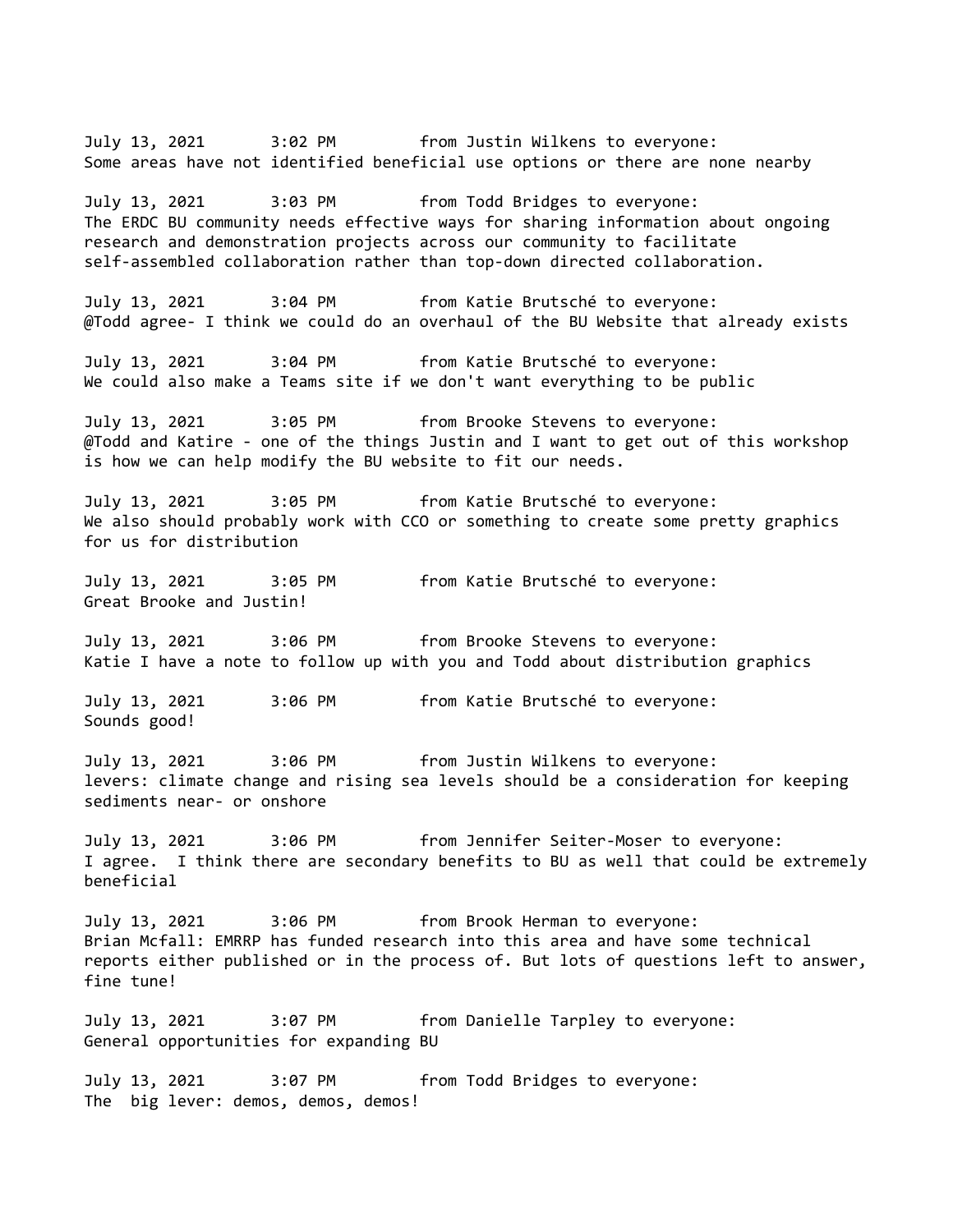July 13, 2021 3:07 PM from Brandon Boyd to everyone: researcher exchange with the districts

July 13, 2021 3:08 PM from Brandon Boyd to everyone: to jacob's point of early engagment

July 13, 2021 3:08 PM from chuck Theiling to everyone: lever: Establish ERDC regional experts who can participate with regional coordination committees like upper Miss and Great Lakes.

July 13, 2021 3:09 PM from Todd Bridges to everyone: High impact and effective documentation and communication porducts describing successful BU of a wide range of types.

July 13, 2021 3:10 PM from Jacob Berkowitz to everyone: Biggest opportunity = transitioning from demos and 'boutique" projects to BU as THE default practice. To do this and justify the cost we need to assess the FULL suite of positive project outcomes

July 13, 2021 3:10 PM from Todd Bridges to everyone: Engaging other organizations in the demos so they can also own credit for the success, e.g., NOAA-NMFS, USFWS, state agencies, etc.

July 13, 2021 3:10 PM from Benjamin Emery to everyone: Newly formed Upper Mississippi Beneficial Use Working Group which include all states (WI, MI, IA, Il, MO) DOT, DNR, US Fish and Wildlife, EPA, etc.

July 13, 2021 3:11 PM from Todd Bridges to everyone: A National Conference on BU

July 13, 2021 3:11 PM from Jennifer Seiter-Moser to everyone: I agree, collaboration across entities is critical - maybe even industrial or private partnerships, but then that gets more time consuming too

July 13, 2021 3:12 PM from Todd Bridges to everyone: A library of 2-3 minute videos documenting BU projects and how they got done.

July 13, 2021 3:13 PM from Brooke Stevens to everyone: @Todd - that is a great idea

July 13, 2021 3:14 PM from Burton Suedel to everyone: Ready.

July 13, 2021 3:14 PM from Danielle Tarpley to everyone:

What is the status of BU at ERDC

July 13, 2021 3:15 PM from Danielle Tarpley to everyone: How to create synergy across ERDC on BU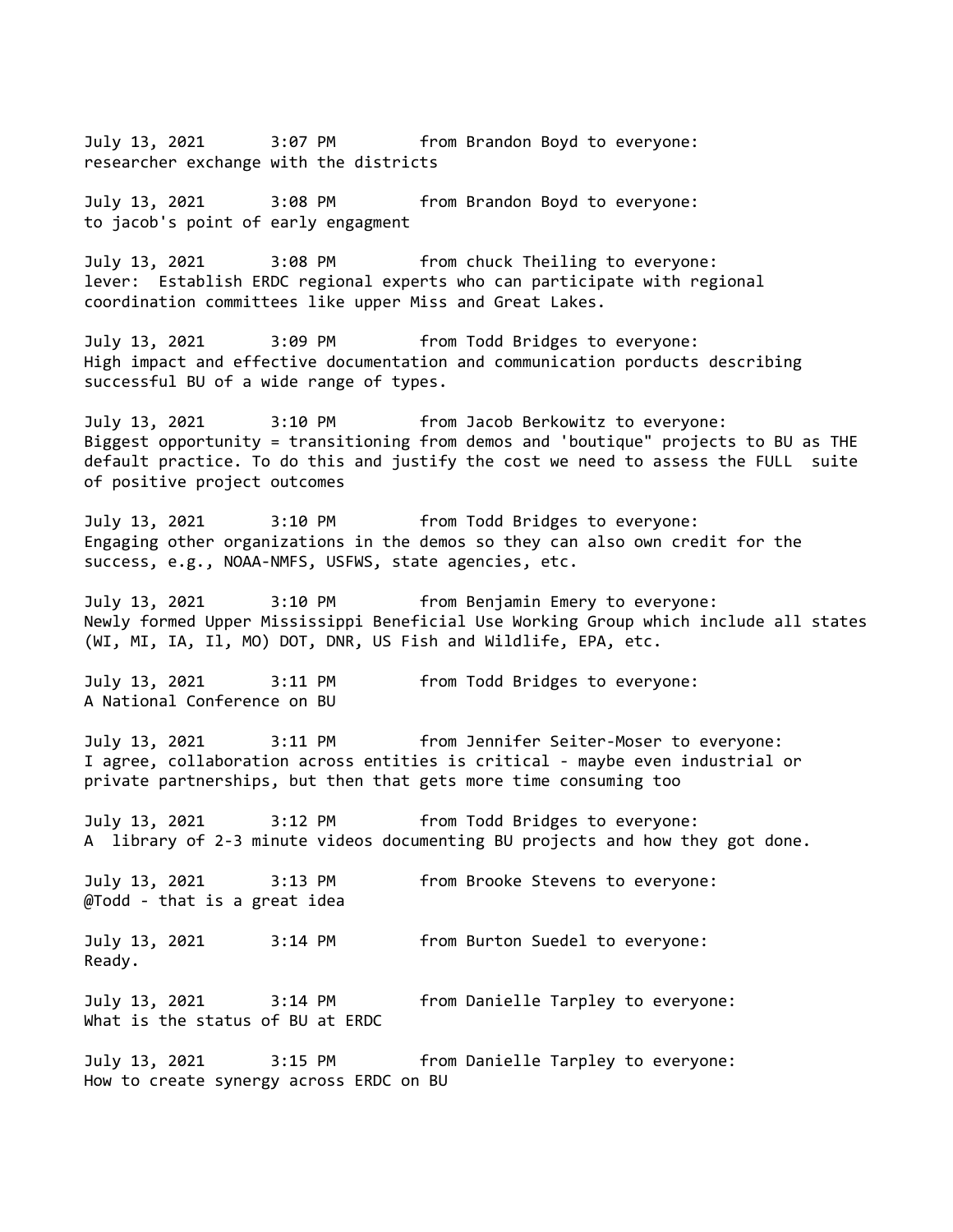July 13, 2021 3:16 PM from David Perkey to everyone: Great discussion so far everyone. Let's keep it going. July 13, 2021 3:16 PM from Todd Bridges to everyone: Developing and maintaining list of current ERDC BU projects: title, 3 sentence descirption and POC. July 13, 2021 3:17 PM from Todd Bridges to everyone: The "ERDC" BU website should be eveolved into the USACE BU website. No other entity in USACE will step up to doing this. July 13, 2021 3:19 PM from David Perkey to everyone: I would go TEAMs over Sharepoint July 13, 2021 3:20 PM from Justin Wilkens to everyone: Consider a push to cconsolidate the information to fewer websites. Lots of BU information is fragmented July 13, 2021 3:20 PM from David Perkey to everyone: Curiousity...can someone post the BU website link? July 13, 2021 3:20 PM from Brooke Stevens to everyone: dm.el.erdc.dren.mil July 13, 2021 3:21 PM from Todd Bridges to everyone: As program managers, we should think about whether many small projects or fewer large projects would bring more overal impact and value. July 13, 2021 3:21 PM from Brooke Stevens to everyone: budm.el.erdc.dren.mil July 13, 2021 3:21 PM from Todd Bridges to everyone: I think we need BU secret decoder rings for the working group. :) July 13, 2021 3:22 PM from David Moore to everyone: If someone can get Teams to work on my machine after the three previous generations - I think my machine has developed an allergy. July 13, 2021 3:23 PM from Todd Bridges to everyone: I think there would be lots of value in putting the empahsis on sponsoring externally oriented events, like a webinar series, short virtual workshops, etc. that cast toward a national audience. July 13, 2021 3:23 PM from Danielle Tarpley to everyone: What is import to share with district partners July 13, 2021 3:24 PM from Todd Bridges to everyone: We need to be more ware about how some people in the field view ERDC. July 13, 2021 3:24 PM from Todd Bridges to everyone: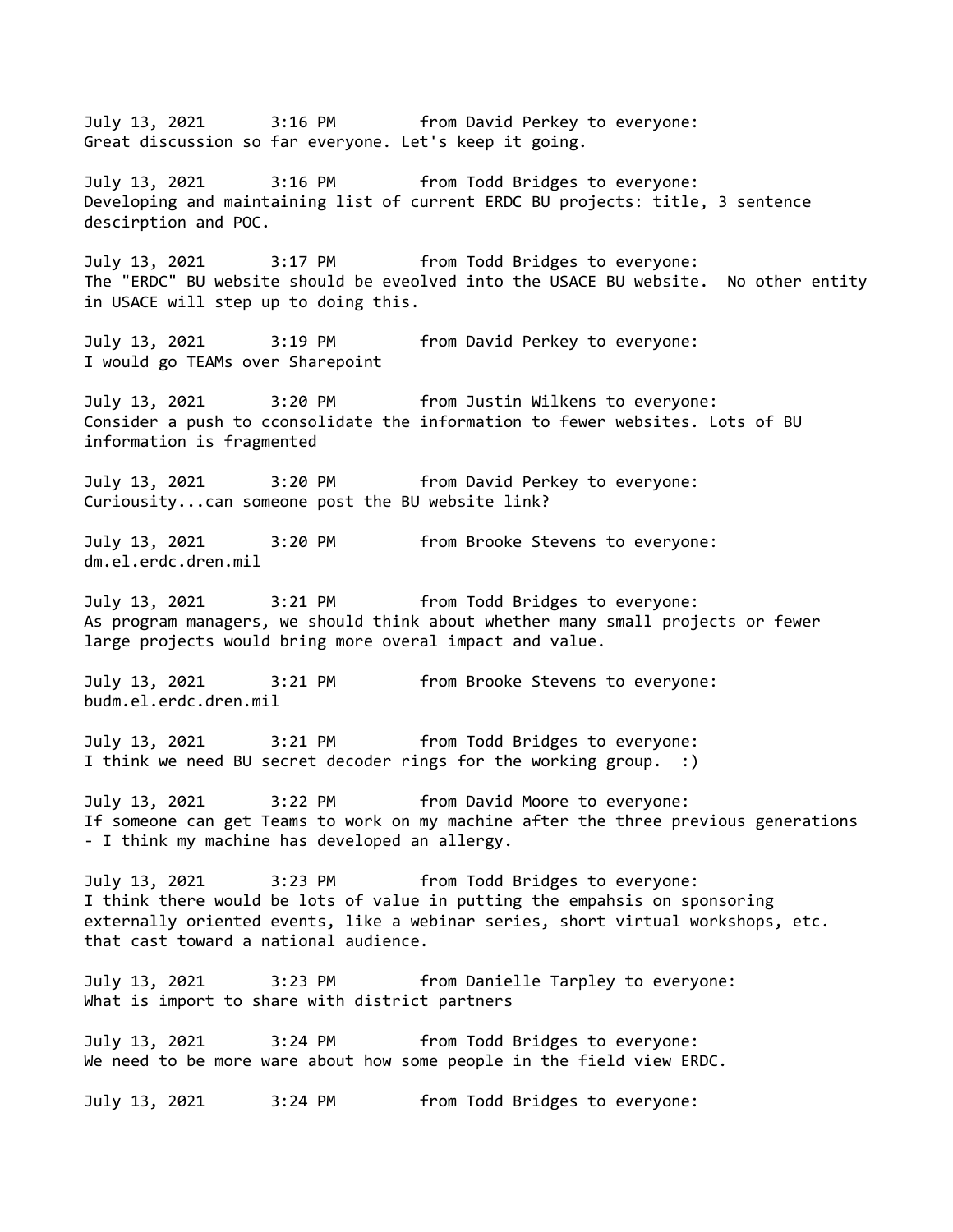\*be more aware... :) July 13, 2021 3:25 PM from Brooke Stevens to everyone: @Todd - agree completely. There are some districts that don't view ERDC as we do July 13, 2021 3:25 PM from Jacob Berkowitz to everyone: Communicate ERDC capabilities to leverage the program funded activities AND get engaged with reimbursables July 13, 2021 3:25 PM from Jacob Berkowitz to everyone: What we need from Districts - Early ERDC engagement in the planning and design phases. July 13, 2021 3:25 PM from Amanda Tritinger (privately): Hey Courtney, I gave Burton the go ahead to stay on until 1555, at that time can you turn videos back on? July 13, 2021 3:26 PM from David Moore to everyone: , other agencies, etc. July 13, 2021 3:26 PM from David Moore to everyone: We also have other potential partners, industry, other agencies etc. July 13, 2021 3:27 PM from Brandon Boyd to everyone: the districts and divisions should have regional experts. They won't pay us to be on retainer. July 13, 2021 3:29 PM from Jacob Berkowitz to everyone: @Amanda: I meant this for the column on the right "What we need from Districts - Early ERDC engagement in the planning and design phases." July 13, 2021 3:29 PM from Amanda Tritinger to everyone: @Jacob, thanks, we'll adapt! July 13, 2021 3:29 PM from chuck Theiling to everyone: Bob Gunkle published the Upper Mississippi navigation study series for reference to my comment July 13, 2021 3:32 PM from Todd Bridges to everyone: Think about the opportunity costs. July 13, 2021 3:32 PM to Amanda Tritinger (privately): Will do! July 13, 2021 3:33 PM from Brandon Boyd to everyone: exactly! July 13, 2021 3:33 PM from Brandon Boyd to everyone: we are too risk adverse in taking on small commitments and not being ready for the big issues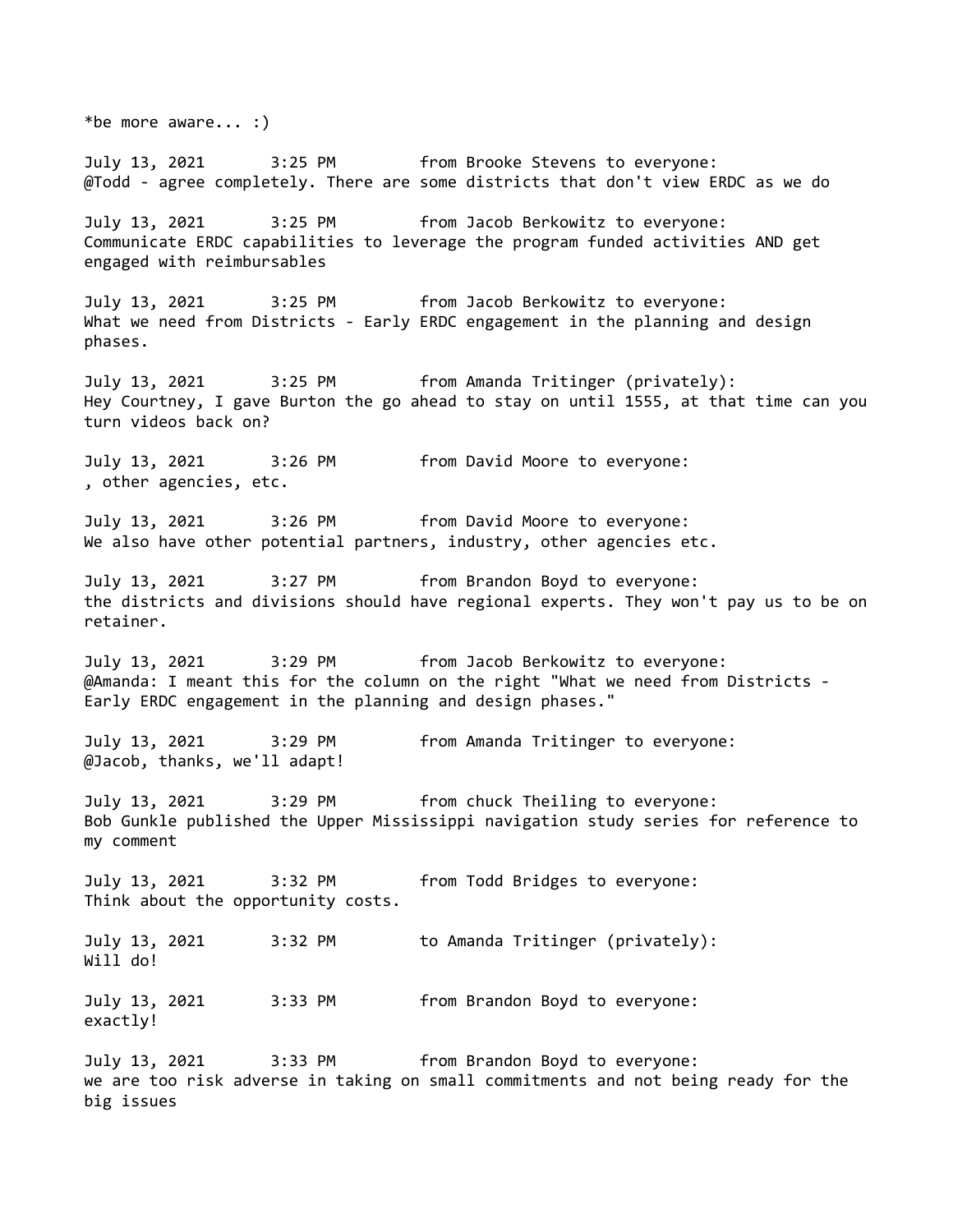July 13, 2021 3:34 PM from Amanda Tritinger (privately): Thank you! July 13, 2021 3:35 PM from Todd Bridges to everyone: We need to think hard about what makes ERDC a wrothy and valued partner for a District or any other organization. July 13, 2021 3:36 PM from Brandon Boyd to everyone: And that means starting to say "No" July 13, 2021 3:36 PM from Todd Bridges to everyone: How do we leverage some outside contractors, A&E firms, to have them help us deliver impact. For example, the programs jointly funding a few large contracts. July 13, 2021 3:37 PM from Benjamin Emery to everyone: I think we need both internal and a larger group with districts July 13, 2021 3:38 PM from Brandon Boyd to everyone: i did a detail for NWP and they paid for everything and wanted 6 months July 13, 2021 3:38 PM from Brandon Boyd to everyone: MCR budget is more than all our direct programs. The distict can be a powerful ally July 13, 2021 3:38 PM from Jacob Berkowitz to everyone: @Chuck had a ERDCU person who is now engaging with BU from MVP July 13, 2021 3:39 PM from chuck Theiling to everyone: awesome idea. regional offices/remote employees!! July 13, 2021 3:39 PM from Katie Brutsché to everyone: I'm learning SO much while also bring ERDC tools to the detail I'm on right now in SAS July 13, 2021 3:40 PM from chuck Theiling to everyone: Aaron gre ERDC U into many projects. created a solid partnership July 13, 2021 3:40 PM from Jacob Berkowitz to everyone: Need to send folks who can "cross-sell" across the labs and disciplines July 13, 2021 3:40 PM from Brandon Boyd to everyone: FCS is implanting ERDC PIs in districts for planning WUs across the country. Could be for BU as well July 13, 2021 3:41 PM from David Moore to everyone: Agree - ERDC is weak on cross selling need to create alignment via performance objectives with metrics July 13, 2021 3:41 PM from Brandon Boyd to everyone: if you hace a researcher who fits Jacob's descrip and wants to learn about BU in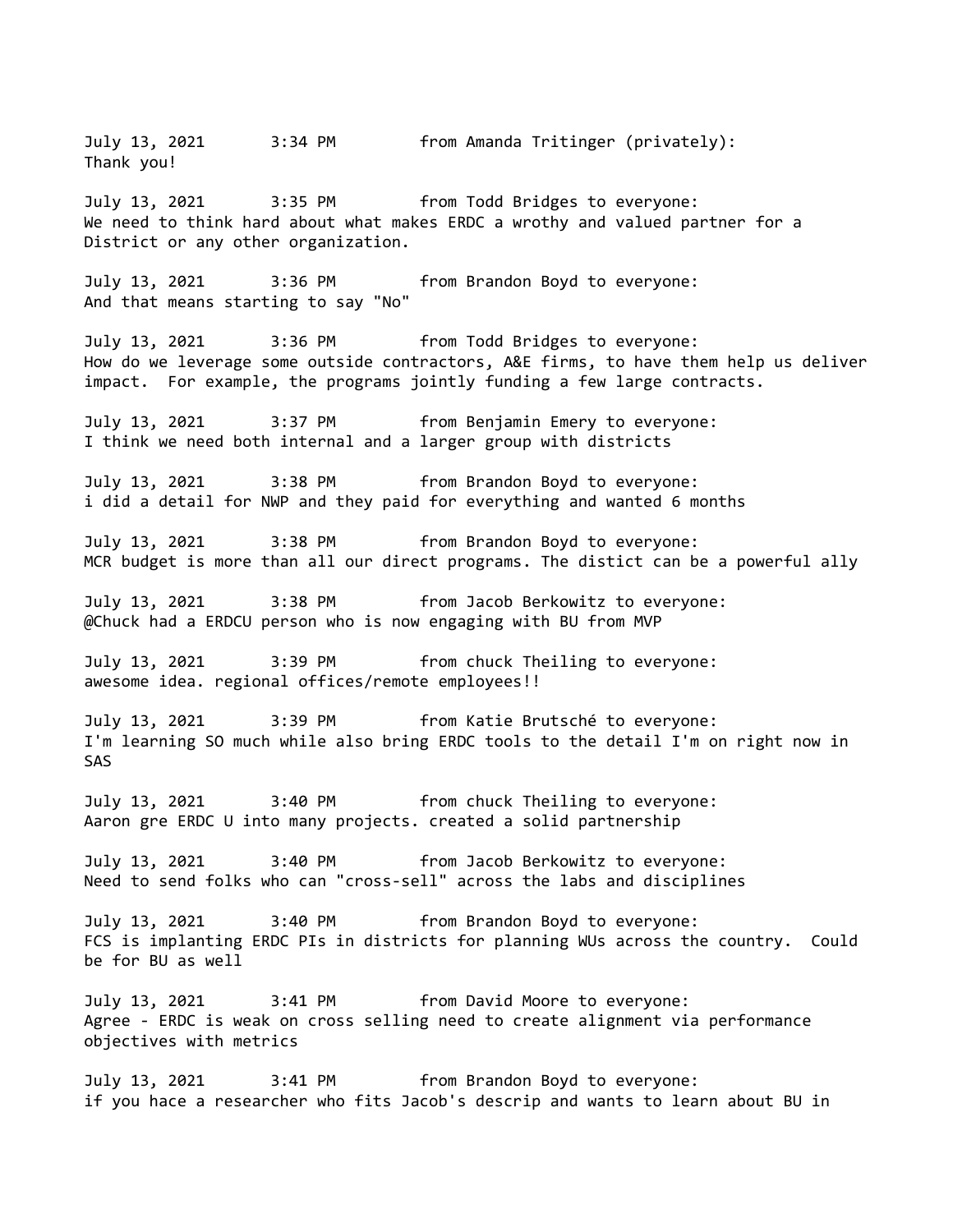NWP, please send me their name

July 13, 2021 3:42 PM from Todd Bridges to everyone: What do they think they need to deliver more BU, whther related to soemthing ERDC does or not.

July 13, 2021 3:42 PM from Danielle Tarpley to everyone: What do we want to get out of tomorrow

July 13, 2021 3:42 PM from Jacob Berkowitz to everyone: @Brandon... Jacob!

July 13, 2021 3:42 PM from Brandon Boyd to everyone: A big part of Todd's vision is the lab and the program doesn't matter once we leave 3909 Halls Ferry Rd. We are ERDC.

July 13, 2021 3:42 PM from Brandon Boyd to everyone: Sorry Jacob can't hear you...

July 13, 2021 3:43 PM from Todd Bridges to everyone: How should we be communicating with Districts?

July 13, 2021 3:44 PM from Todd Bridges to everyone: HOw can we help them with their relationships with difficult stakeholders and nay-sayers?

July 13, 2021 3:44 PM from chuck Theiling to everyone: understanding big project schedules is important. We can implement their adaptive management planning and evaluation with them.

July 13, 2021 3:44 PM from Jacob Berkowitz to everyone: How do we transition from R&D to common practice?

July 13, 2021 3:44 PM from Brandon Boyd to everyone: "when do you need help?", "what science can we provide to defend your position to stakeholders?"

July 13, 2021 3:44 PM from Todd Bridges to everyone: WHat projects do they have where they think applications or demsontrations of emerging tools and technology would be timely and helpful?

July 13, 2021 3:45 PM from Todd Bridges to everyone: My typing is degradiknm... :)

July 13, 2021 3:46 PM from Todd Bridges to everyone: What communciation products from ERDC could help with their relationships and communication with stakeholders?

July 13, 2021 3:46 PM from Todd Bridges to everyone: Does anyone in a District ever use ERDCpedia? :)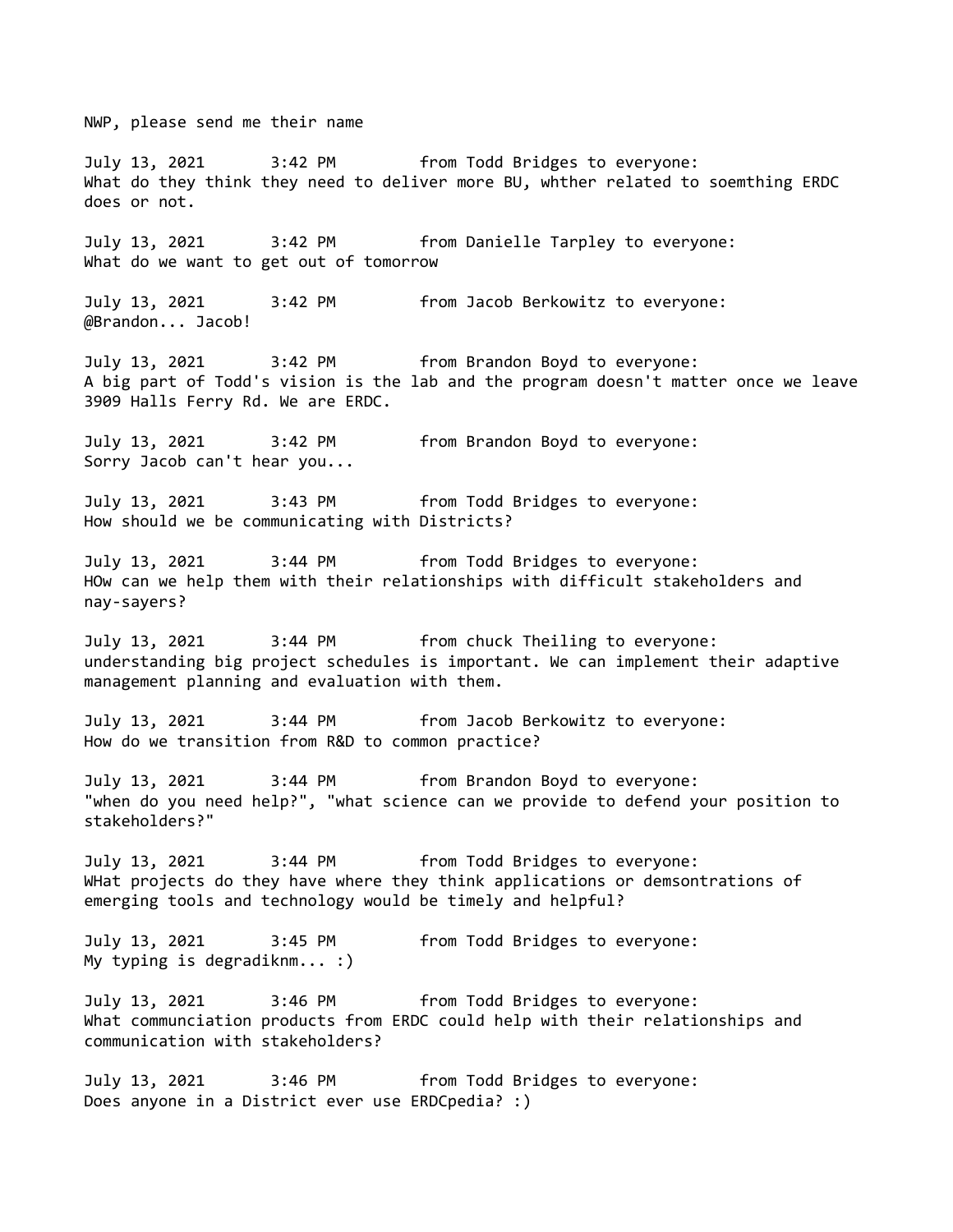July 13, 2021 3:47 PM from Jacob Berkowitz to everyone: @Todd - No. If it's not public facing it's not worth it July 13, 2021 3:47 PM from Todd Bridges to everyone: What should 21st century cross USACE collaboration look like? July 13, 2021 3:47 PM from Katie Brutsché to everyone: I'm not even sure if I use ERDCpedia... July 13, 2021 3:49 PM from Brandon Boyd to everyone: 1000%, Todd July 13, 2021 3:49 PM from Katie Brutsché to everyone: Totally agree July 13, 2021 3:50 PM from chuck Theiling to everyone: is it as simple as ERDC brings the money? Hard to get District money out the door July 13, 2021 3:50 PM from Amanda Tritinger (privately): Let's turn on video now. haha July 13, 2021 3:50 PM from Jacob Berkowitz to everyone: For tomorrow: Let's make sure they understand the SON process and how to partner July 13, 2021 3:50 PM from Brandon Boyd to everyone: every program has a responbility for tech transfer. money is not as scarce as we think. Ask a PM. July 13, 2021 3:50 PM from Amanda Tritinger (privately): They guys are wrapping up, and I think this is turning into good general convo... and need to see faces maybe. July 13, 2021 3:51 PM from Brandon Boyd to everyone: Jacob, we are trying to go bigger than SoN to project workplan requests. That's where we need to go. July 13, 2021 3:51 PM from Brandon Boyd to everyone: but SoNs are important and needed July 13, 2021 3:53 PM from Amanda Tritinger (privately): Thanks!! July 13, 2021 3:56 PM from Danielle Tarpley to everyone: Closing remarks July 13, 2021 3:57 PM to Amanda Tritinger (privately): sorry for the delay. July 13, 2021 3:57 PM from chuck Theiling to everyone: